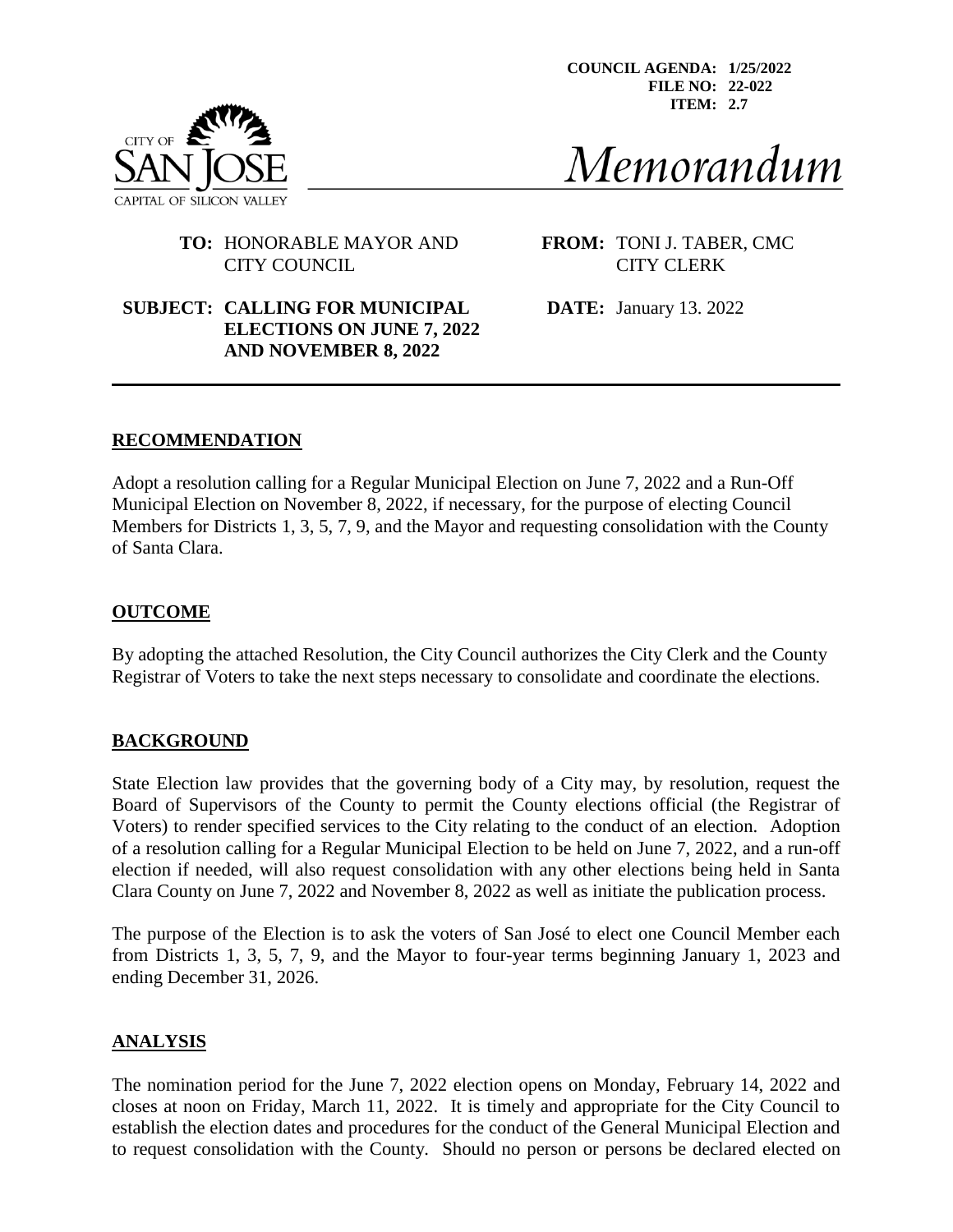HONORABLE MAYOR AND CITY COUNCIL **Subject: Calling Elections for June and November 2022** January 13, 2022 Page 2

June 7th because of a failure to receive a majority of the votes cast for an office, a Run-off Municipal Election on November 8, 2022 will be necessary.

If the Council wishes to refer ballot measures to the June 7, 2022 election, any action to do so would have to be taken not later than the statutory deadline of Friday, March 11, 2022. Should the Council refer ballot measures, on its own motion, to the June 7, 2022 election, such a Resolution would include the title, ballot language, and an exhibit of changes, if any, to existing documents, should the proposals be approved by the electorate.

# **EVALUATION AND FOLLOW-UP**

Approval of this item will allow the City of San José to consolidate the Primary and Runoff Municipal Elections with the statewide primary and general elections held in the County of Santa Clara. The City Clerk will bring back the results of the election after the canvassing of the votes which takes place within 30 days of the election. Those candidates who will be moving to the Runoff election will be notified by the City Clerk.

#### **PUBLIC OUTREACH**

The California Elections Code provides public noticing requirements which are carried out by the City Clerk and the County Registrar of Voters.

# **COORDINATION**

Preparation of this report has been coordinated with the City Attorney's Office.

# **COMMISSION RECOMMENDATION/INPUT**

No Commission input was solicited as this is a routine item required to consolidate the election with the County of Santa Clara.

# **COST SUMMARY/IMPLICATIONS**

The Office of the City Clerk reimburses the County of Santa Clara in full for any of the election services which may be performed by the Registrar of Voters upon presentation of a bill to the City. Election expenses are determined by voter turnout and the number of candidates and ballot measures. The Office of the City Clerk has been appropriated \$2,149,000.00 for fiscal year 21- 22 and an estimated base of \$2,509,206 for fiscal year 22-23 from the Citywide Elections and Ballot Measures appropriation. The Office of the City Clerk will return to Council for an appropriation adjustment should the invoice for the June 7, 2022 election exceed the amount appropriated.